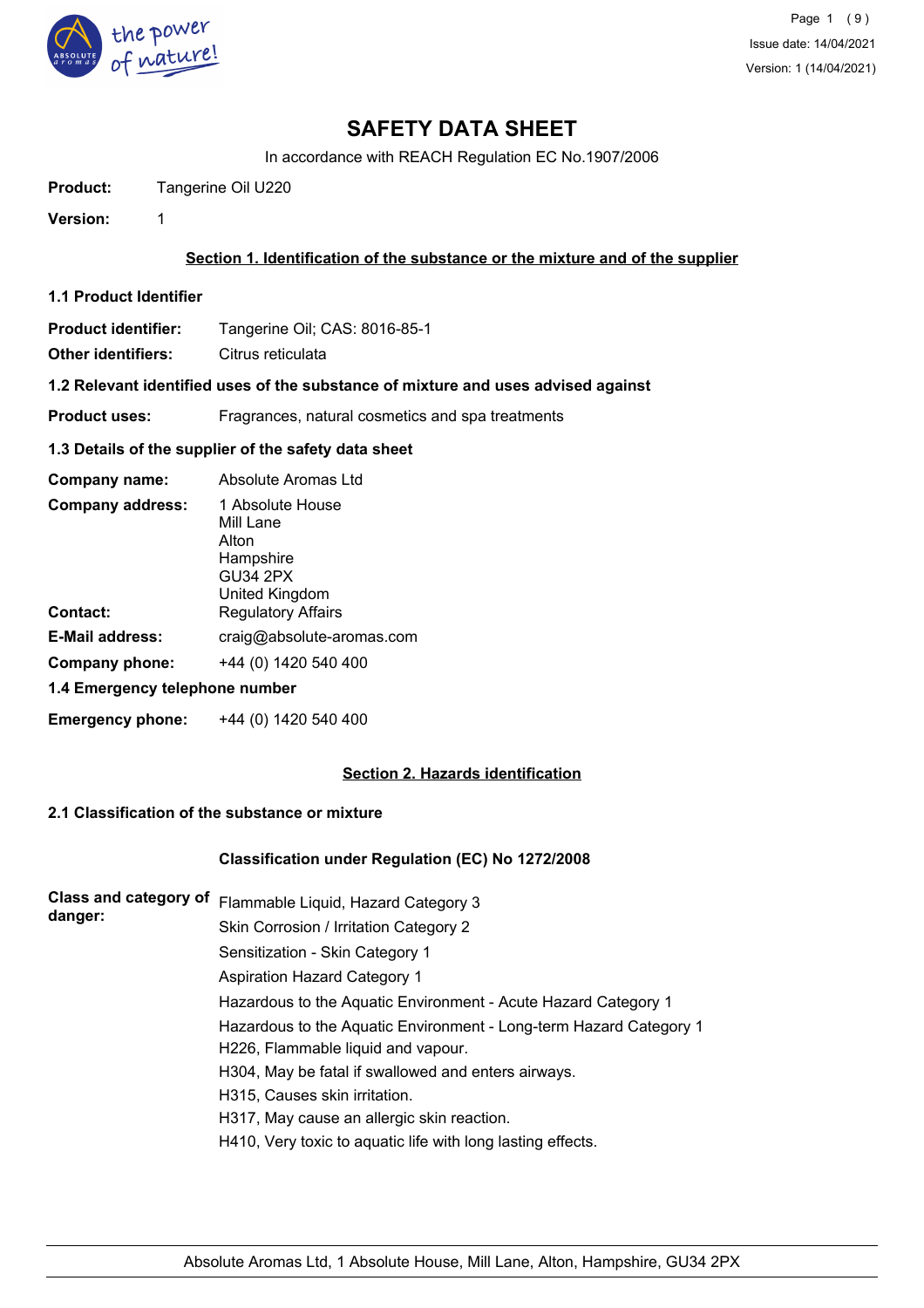

In accordance with REACH Regulation EC No.1907/2006

**Product:** Tangerine Oil U220

**Version:** 1

**2.2 Label elements**

|                                     | Classification under Regulation (EC) No 1272/2008                                                                                                                                                                                                                                                                                                                                                                                                                                                                                                                                                                                                                                                                                                                                                                                                                                                                                                                                                                                                                                                                                                                                                                                                                                                                                                                                         |
|-------------------------------------|-------------------------------------------------------------------------------------------------------------------------------------------------------------------------------------------------------------------------------------------------------------------------------------------------------------------------------------------------------------------------------------------------------------------------------------------------------------------------------------------------------------------------------------------------------------------------------------------------------------------------------------------------------------------------------------------------------------------------------------------------------------------------------------------------------------------------------------------------------------------------------------------------------------------------------------------------------------------------------------------------------------------------------------------------------------------------------------------------------------------------------------------------------------------------------------------------------------------------------------------------------------------------------------------------------------------------------------------------------------------------------------------|
| Signal word:                        | Danger                                                                                                                                                                                                                                                                                                                                                                                                                                                                                                                                                                                                                                                                                                                                                                                                                                                                                                                                                                                                                                                                                                                                                                                                                                                                                                                                                                                    |
| <b>Hazard statements:</b>           | H226, Flammable liquid and vapour.<br>H304, May be fatal if swallowed and enters airways.<br>H315, Causes skin irritation.<br>H317, May cause an allergic skin reaction.<br>H410, Very toxic to aquatic life with long lasting effects.                                                                                                                                                                                                                                                                                                                                                                                                                                                                                                                                                                                                                                                                                                                                                                                                                                                                                                                                                                                                                                                                                                                                                   |
| <b>M</b> factor:                    | None                                                                                                                                                                                                                                                                                                                                                                                                                                                                                                                                                                                                                                                                                                                                                                                                                                                                                                                                                                                                                                                                                                                                                                                                                                                                                                                                                                                      |
| <b>Supplemental</b><br>Information: | None                                                                                                                                                                                                                                                                                                                                                                                                                                                                                                                                                                                                                                                                                                                                                                                                                                                                                                                                                                                                                                                                                                                                                                                                                                                                                                                                                                                      |
| Precautionary<br>statements:        | P210, Keep away from heat, sparks, open flames and hot surfaces. - No smoking.<br>P233, Keep container tightly closed.<br>P240, Ground/bond container and receiving equipment.<br>P241, Use explosion-proof electrical, ventilating and lighting equipment.<br>P242, Use only non-sparking tools.<br>P243, Take precautionary measures against static discharge.<br>P261, Avoid breathing vapour or dust.<br>P264, Wash hands and other contacted skin thoroughly after handling.<br>P272, Contaminated work clothing should not be allowed out of the workplace.<br>P273, Avoid release to the environment.<br>P280, Wear protective gloves/eye protection/face protection.<br>P301/310, IF SWALLOWED: Immediately call a POISON CENTER or doctor/physician.<br>P303/361/353, IF ON SKIN (or hair): Remove/take off immediately all contaminated clothing.<br>Rinse skin with water/shower.<br>P331, Do not induce vomiting.<br>P333/313, If skin irritation or rash occurs: Get medical advice/attention.<br>P362, Take off contaminated clothing and wash before reuse.<br>P370/378, In case of fire: Use carbon dioxide, dry chemical, foam for extinction.<br>P391, Collect spillage.<br>P403/235, Store in a well-ventilated place. Keep cool.<br>P405, Store locked up.<br>P501, Dispose of contents/container to approved disposal site, in accordance with local<br>regulations. |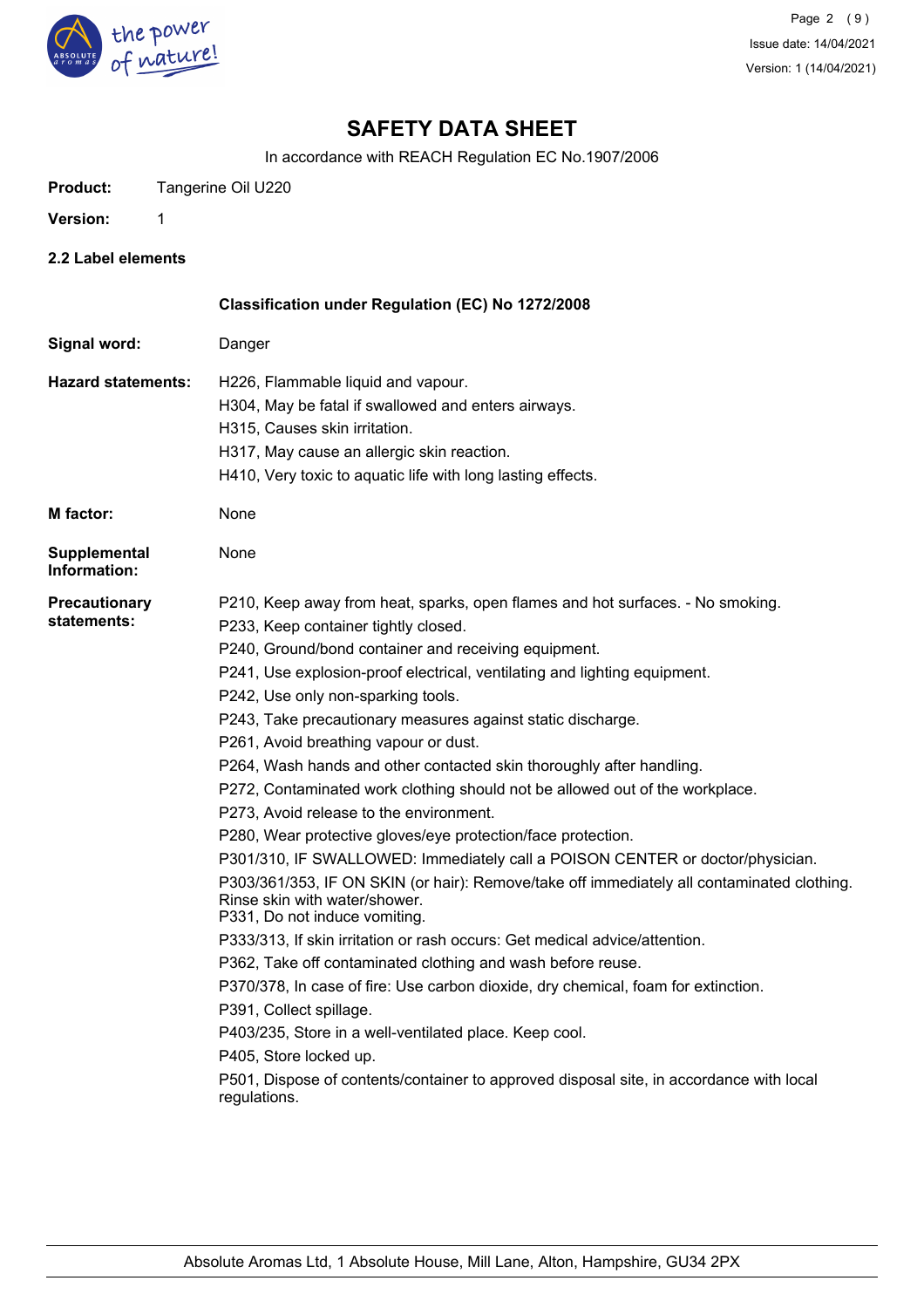

In accordance with REACH Regulation EC No.1907/2006



## **Section 3. Composition / information on ingredients**

## **3.1 Substances**

**Product identifier:** Tangerine Oil; CAS: 8016-85-1

#### **Contains:**

| <b>Name</b>             | <b>CAS</b> | <b>EC</b> | <b>REACH Registration</b><br>No. | $\frac{9}{6}$ | <b>Classification for</b><br>(CLP) 1272/2008                                                                                                             |
|-------------------------|------------|-----------|----------------------------------|---------------|----------------------------------------------------------------------------------------------------------------------------------------------------------|
| <b>I</b> Limonene       | 7705-14-8  | 231-732-0 |                                  | 50-100%       | Flam. Lig. 3-Skin Irrit.<br>2-Skin Sens. 1B-Asp.<br>Tox 1-Aquatic Acute 1-<br>Aquatic Chronic 1;<br>H226-H304-H315-<br>H317-H410.-                       |
| lp-Mentha-1,4-diene     | 99-85-4    | 202-794-6 |                                  | $5 - 10%$     | Flam. Liq. 3-Asp. Tox 1;<br>H226-H304,-                                                                                                                  |
| Myrcene                 | 123-35-3   | 204-622-5 |                                  | $1 - 5%$      | Flam. Liq. 3-Skin Irrit.<br>2-Eye Irrit. 2-Asp. Tox<br>1-Aquatic Acute 1-<br>Aquatic Chronic 2;<br>H226-H304-H315-<br>H319-H400-H411,-                   |
| Ibeta-Pinene            | 127-91-3   | 204-872-5 |                                  | $1 - 5%$      | Flam. Liq. 3-Skin Irrit.<br>2-Skin Sens. 1B-Asp.<br>Tox 1-Aquatic Acute 1-<br>Aquatic Chronic 1:<br>H226-H304-H315-<br>H317-H410,-                       |
| alpha-Pinene            | 80-56-8    | 201-291-9 |                                  | $1 - 5%$      | Flam. Liq. 3-Acute Tox.<br>4-Skin Irrit. 2-Skin<br>Sens. 1B-Asp. Tox 1-<br>Aquatic Acute 1-<br>Aquatic Chronic 1;<br>H226-H302-H304-<br>H315-H317-H410.- |
| Linalool                | 78-70-6    | 201-134-4 |                                  | $0.1 - 1\%$   | Skin Irrit. 2-Eye Irrit. 2-<br>Skin Sens. 1B;H315-<br>H317-H319.-                                                                                        |
| <b>I</b> delta-3-Carene | 13466-78-9 | 236-719-3 |                                  | $0.1 - 1\%$   | Flam. Liq. 3-Skin Irrit.<br>2-Skin Sens. 1-Asp.<br>Tox 1-Aquatic Acute 1-<br>Aquatic Chronic 1;<br>H226-H304-H315-<br>H317-H410,-                        |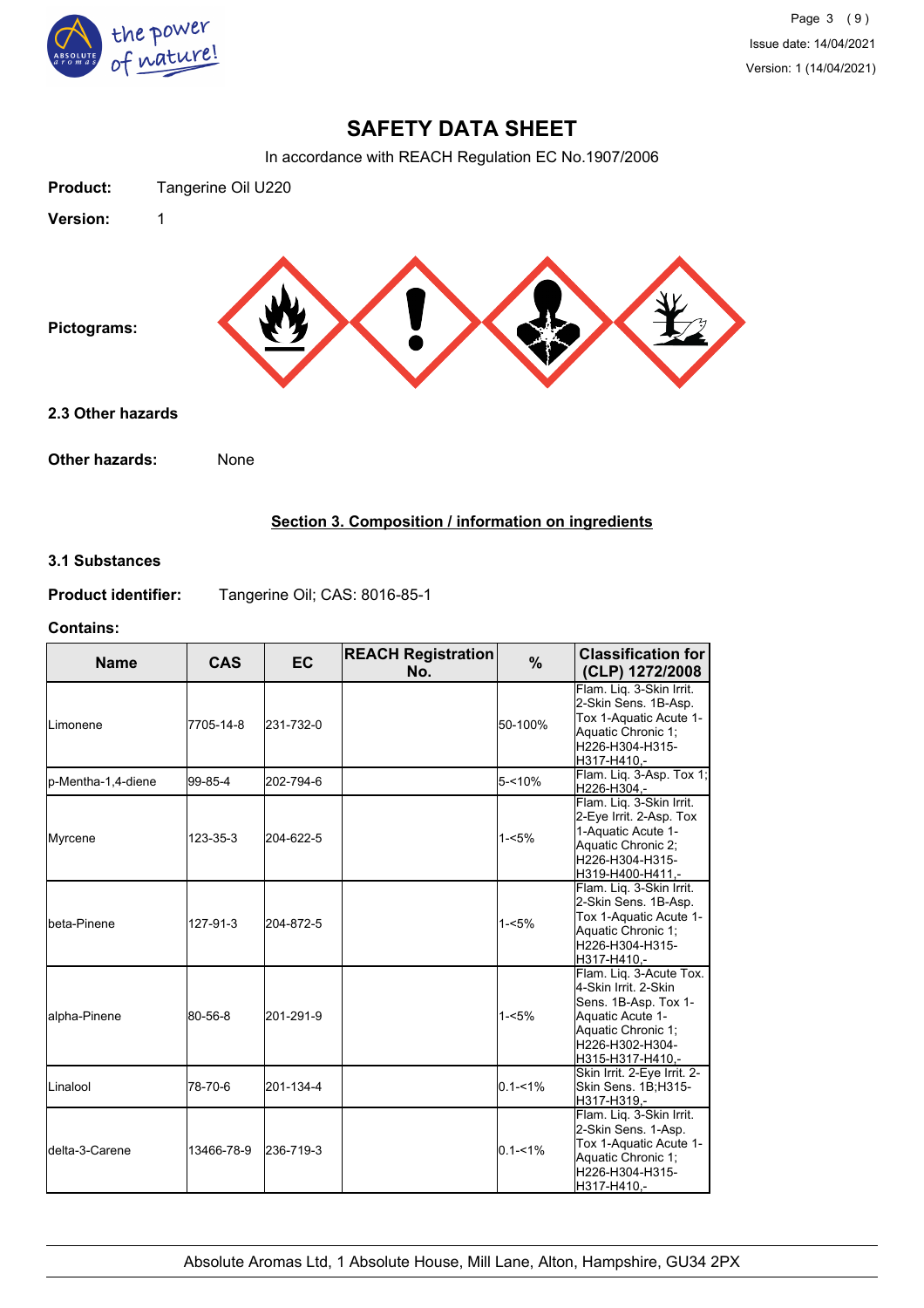

In accordance with REACH Regulation EC No.1907/2006

**Product:** Tangerine Oil U220

#### **Version:** 1

| <b>Terpinolene</b> | 586-62-9 | 209-578-0 | $0.1 - 1\%$ | Skin Sens. 1B-Asp. Tox<br>11-Aquatic Acute 1-<br><b>Aquatic Chronic 1:</b><br>IH304-H317-H410 - |
|--------------------|----------|-----------|-------------|-------------------------------------------------------------------------------------------------|
| <b>I</b> Geranial  | 141-27-5 | 205-476-5 | $0.1 - 1\%$ | <b>ISkin Irrit. 2-Skin Sens.</b><br>l1B:H315-H317.-                                             |

### **Section 4. First-aid measures**

### **4.1 Description of first aid measures**

| Inhalation:           | Remove from exposure site to fresh air, keep at rest, and obtain medical attention.                           |
|-----------------------|---------------------------------------------------------------------------------------------------------------|
| Eye exposure:         | Flush immediately with water for at least 15 minutes. Contact physician if symptoms persist.                  |
| <b>Skin exposure:</b> | IF ON SKIN (or hair): Remove/take off immediately all contaminated clothing. Rinse skin with<br>water/shower. |
| Ingestion:            | IF SWALLOWED: Immediately call a POISON CENTER or doctor/physician.                                           |

### **4.2 Most important symptoms and effects, both acute and delayed**

May be fatal if swallowed and enters airways.

Causes skin irritation.

May cause an allergic skin reaction.

### **4.3 Indication of any immediate medical attention and special treatment needed**

None expected, see Section 4.1 for further information.

### **SECTION 5: Firefighting measures**

### **5.1 Extinguishing media**

Suitable media: Carbon dioxide, Dry chemical, Foam.

### **5.2 Special hazards arising from the substance or mixture**

In case of fire, may be liberated: Carbon monoxide, Unidentified organic compounds.

### **5.3 Advice for fire fighters:**

In case of insufficient ventilation, wear suitable respiratory equipment.

#### **Section 6. Accidental release measures**

### **6.1 Personal precautions, protective equipment and emergency procedures:**

Avoid inhalation. Avoid contact with skin and eyes. See protective measures under Section 7 and 8.

### **6.2 Environmental precautions:**

Keep away from drains, surface and ground water, and soil.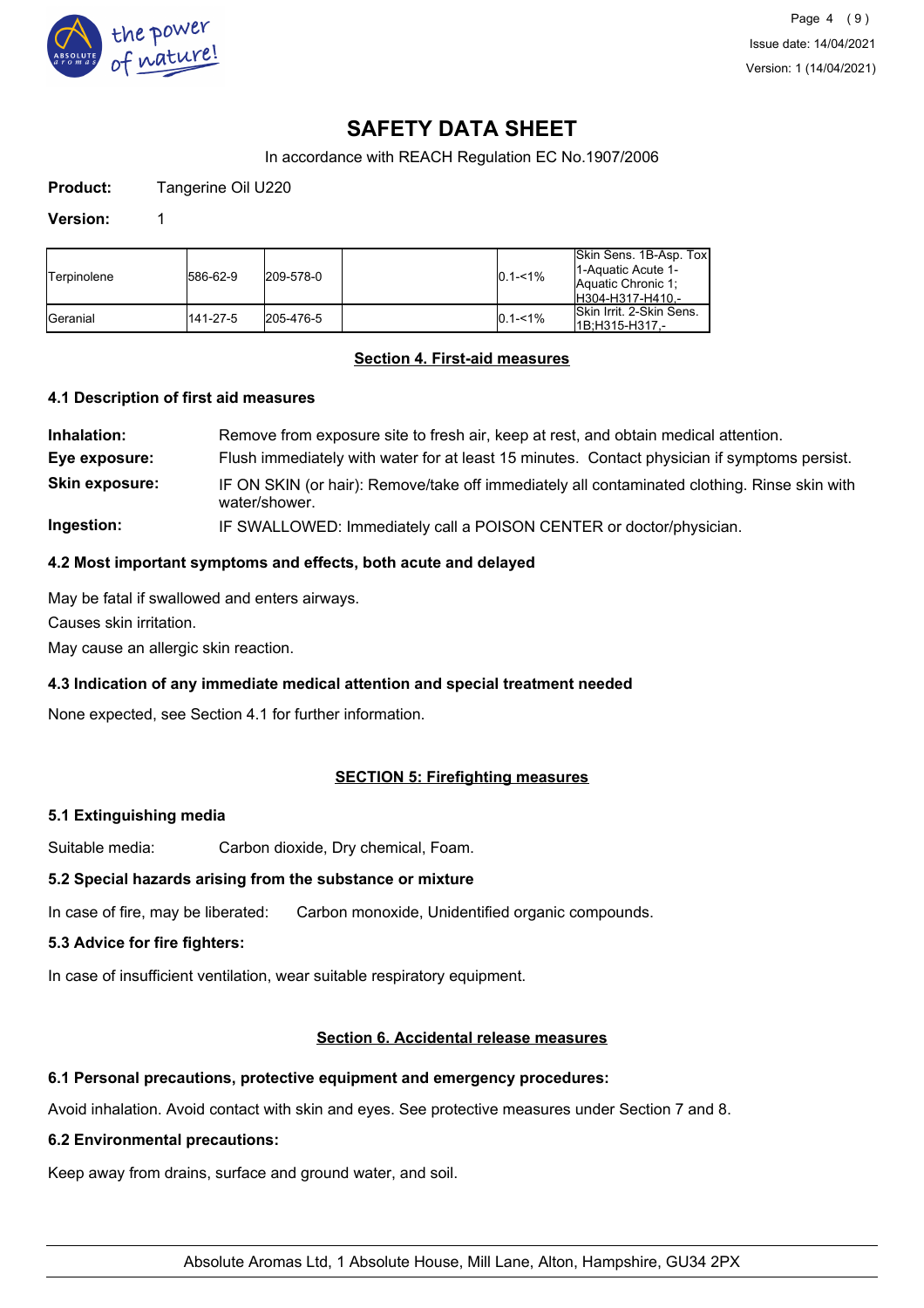

In accordance with REACH Regulation EC No.1907/2006

**Product:** Tangerine Oil U220

**Version:** 1

### **6.3 Methods and material for containment and cleaning up:**

Remove ignition sources. Provide adequate ventilation. Avoid excessive inhalation of vapours. Contain spillage immediately by use of sand or inert powder. Dispose of according to local regulations.

### **6.4 Reference to other sections:**

Also refer to sections 8 and 13.

### **Section 7. Handling and storage**

#### **7.1 Precautions for safe handling:**

Keep away from heat, sparks, open flames and hot surfaces. - No smoking.

### **7.2 Conditions for safe storage, including any incompatibilities:**

Ground/bond container and receiving equipment.

Use only non-sparking tools.

Take precautionary measures against static discharge.

#### **7.3 Specific end use(s):**

Fragrances, natural cosmetics and spa treatments: Use in accordance with good manufacturing and industrial hygiene practices.

### **Section 8. Exposure controls/personal protection**

#### **8.1 Control parameters**

Workplace exposure limits: Not Applicable

### **8.2 Exposure Controls**

### **Eye / Skin Protection**

Wear protective gloves/eye protection/face protection

### **Respiratory Protection**

Under normal conditions of use and where adequate ventilation is available to prevent build up of excessive vapour, this material should not require special engineering controls. However, in conditions of high or prolonged use, or high temperature or other conditions which increase exposure, the following engineering controls can be used to minimise exposure to personnel: a) Increase ventilation of the area with local exhaust ventilation. b) Personnel can use an approved, appropriately fitted respirator with organic vapour cartridge or canisters and particulate filters. c) Use closed systems for transferring and processing this material.

Also refer to Sections 2 and 7.

### **Section 9. Physical and chemical properties**

### **9.1 Information on basic physical and chemical properties**

Appearance: Not determined

**Odour:** Not determined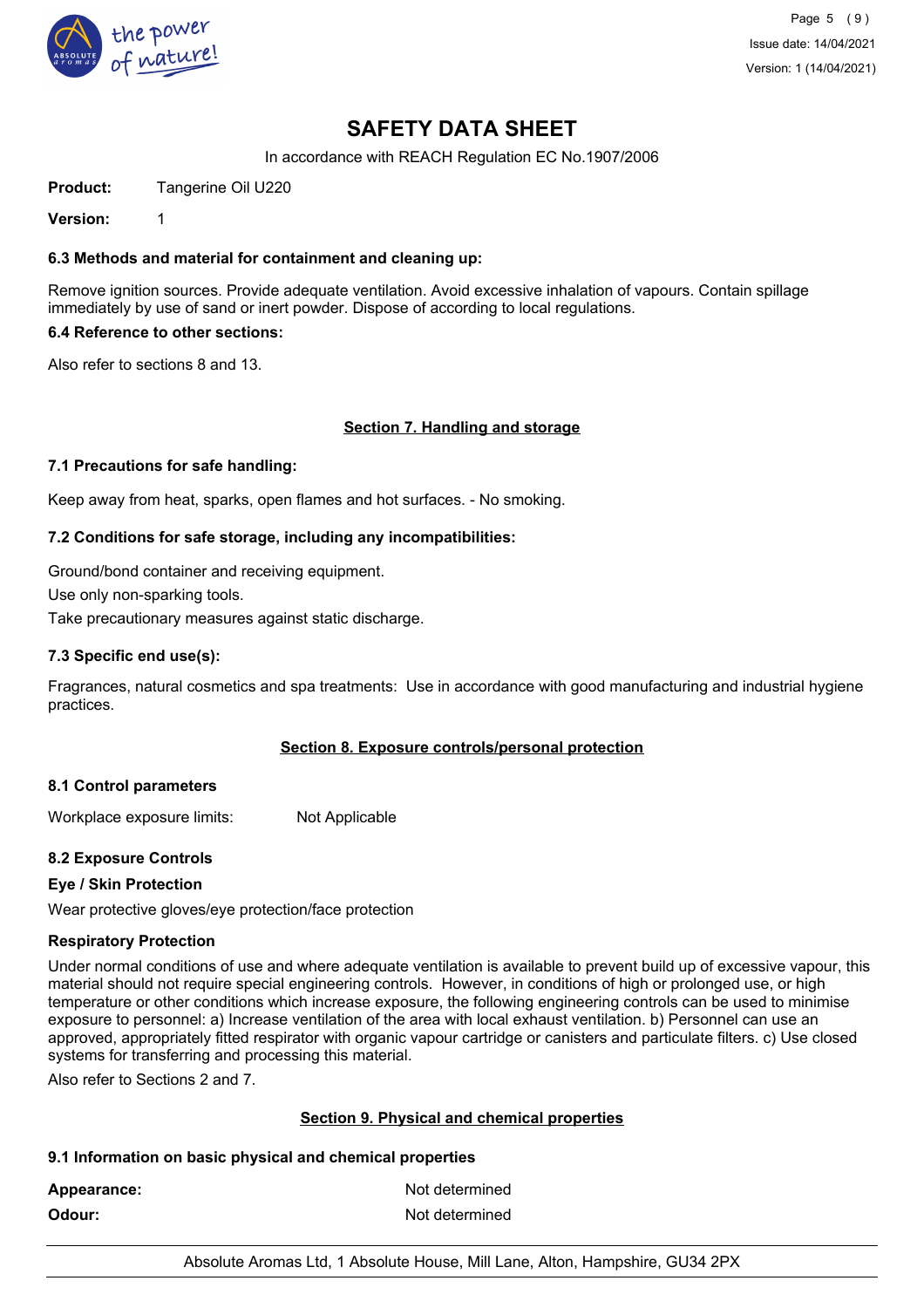

Page 6 (9) Issue date: 14/04/2021 Version: 1 (14/04/2021)

## **SAFETY DATA SHEET**

In accordance with REACH Regulation EC No.1907/2006

**Product:** Tangerine Oil U220

**Ve** 

| rsion: |  |
|--------|--|

| <b>Odour threshold:</b>                       | Not determined                               |
|-----------------------------------------------|----------------------------------------------|
| pH:                                           | Not determined                               |
| Melting point / freezing point:               | Not determined                               |
| Initial boiling point / range:                | Not determined                               |
| <b>Flash point:</b>                           | 49 °C                                        |
| <b>Evaporation rate:</b>                      | Not determined                               |
| Flammability (solid, gas):                    | Not determined                               |
| Upper/lower flammability or explosive limits: | Product does not present an explosion hazard |
| Vapour pressure:                              | Not determined                               |
| <b>Vapour density:</b>                        | Not determined                               |
| <b>Relative density:</b>                      | Not determined                               |
| Solubility(ies):                              | Not determined                               |
| Partition coefficient: n-octanol/water:       | Not determined                               |
| <b>Auto-ignition temperature:</b>             | Not determined                               |
| <b>Decomposition temperature:</b>             | Not determined                               |
| Viscosity:                                    | Not determined                               |
| <b>Explosive properties:</b>                  | Not expected                                 |
| <b>Oxidising properties:</b>                  | Not expected                                 |

**9.2 Other information:** None available

### **Section 10. Stability and reactivity**

#### **10.1 Reactivity:**

Presents no significant reactivity hazard, by itself or in contact with water.

#### **10.2 Chemical stability:**

Good stability under normal storage conditions.

### **10.3 Possibility of hazardous reactions:**

Not expected under normal conditions of use.

### **10.4 Conditions to avoid:**

Avoid extreme heat.

## **10.5 Incompatible materials:**

Avoid contact with strong acids, alkalis or oxidising agents.

### **10.6 Hazardous decomposition products:**

Not expected.

### **Section 11. Toxicological information**

### **11.1 Information on toxicological effects**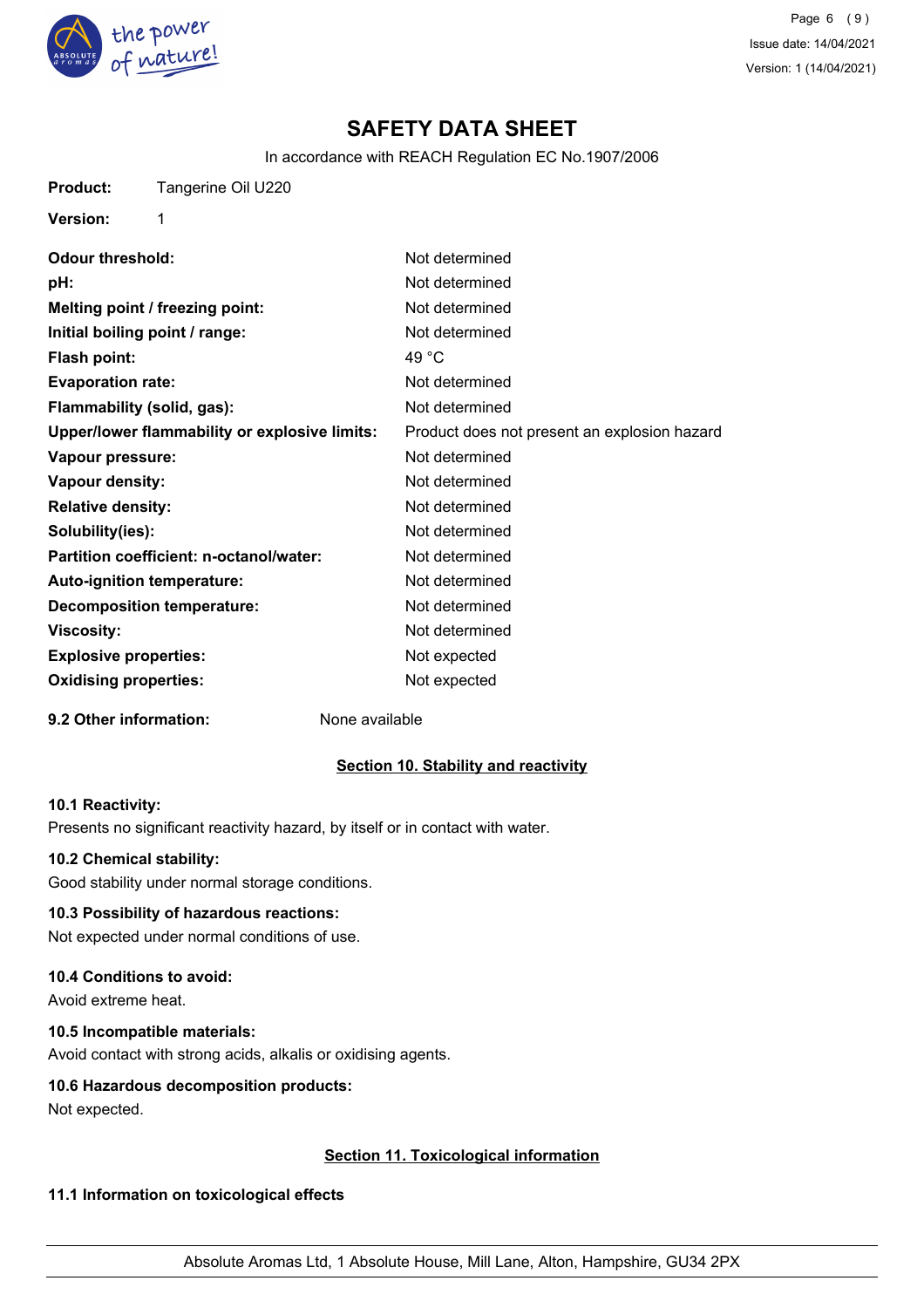

In accordance with REACH Regulation EC No.1907/2006

### **Version:** 1

| <b>Acute Toxicity:</b>                    | Based on available data the classification criteria are not met. |
|-------------------------------------------|------------------------------------------------------------------|
| <b>Acute Toxicity Oral</b>                | >5000                                                            |
| <b>Acute Toxicity Dermal</b>              | Not Applicable                                                   |
| <b>Acute Toxicity Inhalation</b>          | Not Available                                                    |
| <b>Skin corrosion/irritation:</b>         | Skin Corrosion / Irritation Category 2                           |
| Serious eye damage/irritation:            | Based on available data the classification criteria are not met. |
| <b>Respiratory or skin sensitisation:</b> | Sensitization - Skin Category 1                                  |
| Germ cell mutagenicity:                   | Based on available data the classification criteria are not met. |
| <b>Carcinogenicity:</b>                   | Based on available data the classification criteria are not met. |
| <b>Reproductive toxicity:</b>             | Based on available data the classification criteria are not met. |
| <b>STOT-single exposure:</b>              | Based on available data the classification criteria are not met. |
| <b>STOT-repeated exposure:</b>            | Based on available data the classification criteria are not met. |
| <b>Aspiration hazard:</b>                 | <b>Aspiration Hazard Category 1</b>                              |

### **Information about hazardous ingredients in the mixture**

| Ingredient    | <b>CAS</b>     | EC                | <b>LD50/ATE Oral</b> | LD50/ATE<br>Dermal | <b>LC50/ATE</b><br><b>Inhalation</b> | <b>LC50</b><br>Route     |
|---------------|----------------|-------------------|----------------------|--------------------|--------------------------------------|--------------------------|
| lalpha-Pinene | $ 80 - 56 - 8$ | $ 201 - 291 - 9 $ | 1500                 | Not available      | Not available                        | <b>Not</b><br>lavailable |

Refer to Sections 2 and 3 for additional information.

### **Section 12. Ecological information**

### **12.1 Toxicity:**

- Very toxic to aquatic life with long lasting effects. **12.2 Persistence and degradability:** Not available
- **12.3 Bioaccumulative potential:** Not available
- **12.4 Mobility in soil:** Not available

## **12.5 Results of PBT and vPvB assessment:**

This substance does not meet the PBT/vPvB criteria of REACH, annex XIII.

**12.6 Other adverse effects:** Not available

### **Section 13. Disposal considerations**

#### **13.1 Waste treatment methods:**

Dispose of in accordance with local regulations. Avoid disposing into drainage systems and into the environment. Empty containers should be taken to an approved waste handling site for recycling or disposal.

### **Section 14. Transport information**

| 14.1 UN number:                  | UN1169                     |
|----------------------------------|----------------------------|
| 14.2 UN Proper Shipping Name:    | EXTRACTS, AROMATIC, LIQUID |
| 14.3 Transport hazard class(es): | -3                         |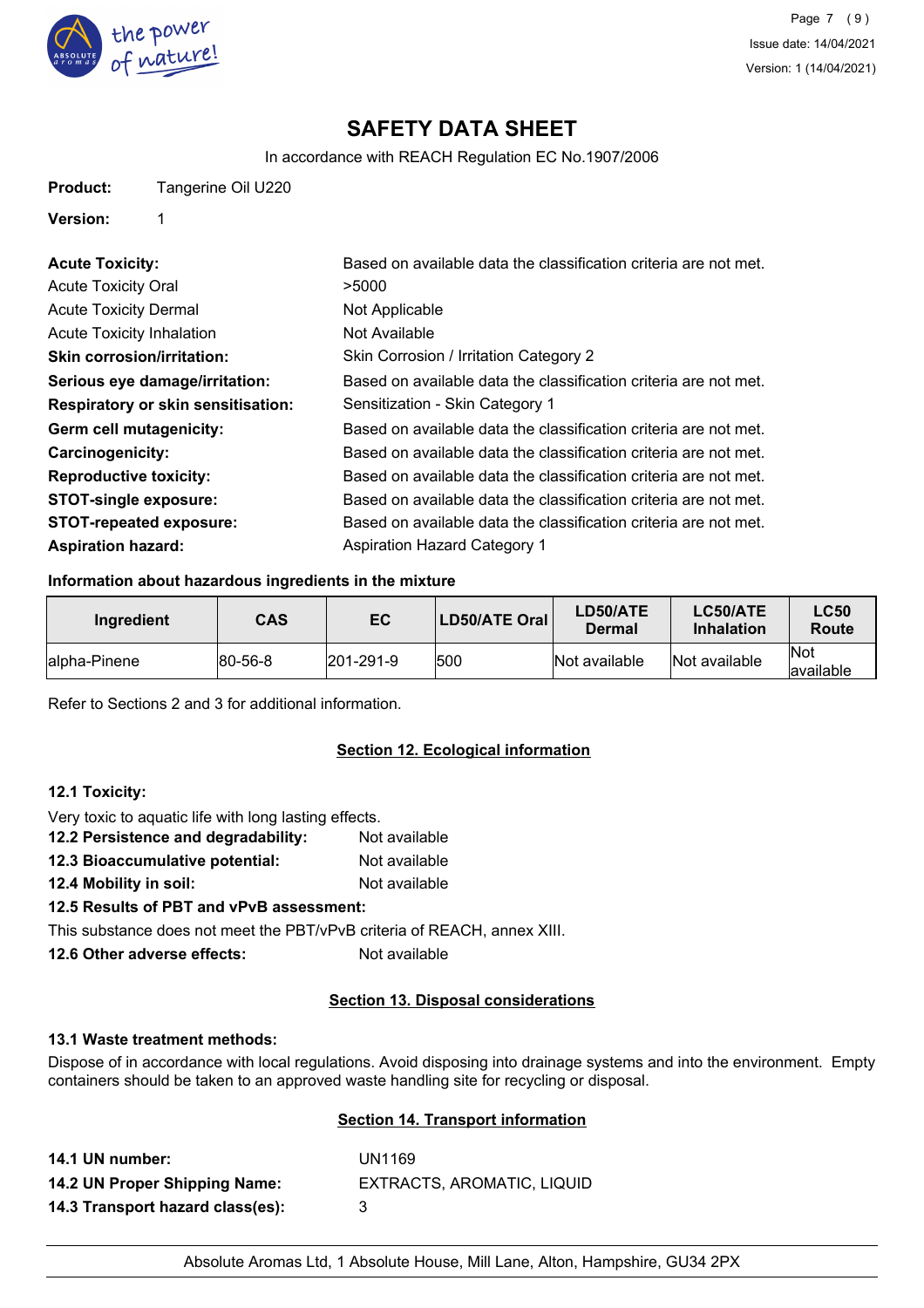

In accordance with REACH Regulation EC No.1907/2006

| <b>Product:</b>                    | Tangerine Oil U220                     |                                                                                                             |
|------------------------------------|----------------------------------------|-------------------------------------------------------------------------------------------------------------|
| <b>Version:</b>                    | 1                                      |                                                                                                             |
|                                    | <b>Sub Risk:</b>                       |                                                                                                             |
| 14.4. Packing Group:               |                                        | III                                                                                                         |
| <b>14.5 Environmental hazards:</b> |                                        | This is an environmentally hazardous substance.                                                             |
| 14.6 Special precautions for user: |                                        | None additional                                                                                             |
|                                    |                                        | 14.7 Transport in bulk according to Annex II of MARPOL73/78 and the IBC Code:                               |
| Not applicable                     |                                        |                                                                                                             |
|                                    |                                        | <b>Section 15. Regulatory information</b>                                                                   |
|                                    |                                        | 15.1 Safety, health and environmental regulations/legislation specific for the substance or mixture         |
| <b>RIFM ID Number:</b>             |                                        | 250-G2.5                                                                                                    |
| LM Unique Identifier:              |                                        | LM5404                                                                                                      |
|                                    | <b>15.2 Chemical Safety Assessment</b> |                                                                                                             |
|                                    |                                        | A Chemical Safety Assessment has not been carried out for this product.                                     |
|                                    |                                        | <b>Section 16. Other information</b>                                                                        |
| <b>Concentration % Limits:</b>     |                                        | EH A1=25.02% EH C1=25.79% EH C2=2.57% EH C3=0.25713551% EH<br>C4=25.02% SCI 2=10.04% SS 1=1.06% AH 1=10.20% |
| <b>Total Fractional Values:</b>    |                                        | EH A1=4.00 EH C1=3.88 EH C2=38.89 EH C3=388.90 EH C4=4.00 SCI<br>2=9.97 SS 1=94.00 AH 1=9.80                |
| Key to revisions:                  |                                        |                                                                                                             |

Not applicable

## **Key to abbreviations:**

| <b>Abbreviation</b> | <b>Meaning</b>                                                     |
|---------------------|--------------------------------------------------------------------|
| Acute Tox, 4        | Acute Toxicity - Oral Category 4                                   |
| Aquatic Acute 1     | Hazardous to the Aquatic Environment - Acute Hazard Category 1     |
| Aquatic Chronic 1   | Hazardous to the Aquatic Environment - Long-term Hazard Category 1 |
| Aquatic Chronic 2   | Hazardous to the Aquatic Environment - Long-term Hazard Category 2 |
| Asp. Tox 1          | Aspiration Hazard Category 1                                       |
| Eye Irrit. 2        | Eye Damage / Irritation Category 2                                 |
| Flam. Liq. 3        | Flammable Liquid, Hazard Category 3                                |
| H226                | Flammable liquid and vapour.                                       |
| H302                | Harmful if swallowed.                                              |
| H304                | May be fatal if swallowed and enters airways.                      |
| H315                | Causes skin irritation.                                            |
| H317                | May cause an allergic skin reaction.                               |
| H319                | Causes serious eye irritation.                                     |
| H400                | Very toxic to aquatic life.                                        |
| H410                | Very toxic to aquatic life with long lasting effects.              |
| H411                | Toxic to aquatic life with long lasting effects.                   |